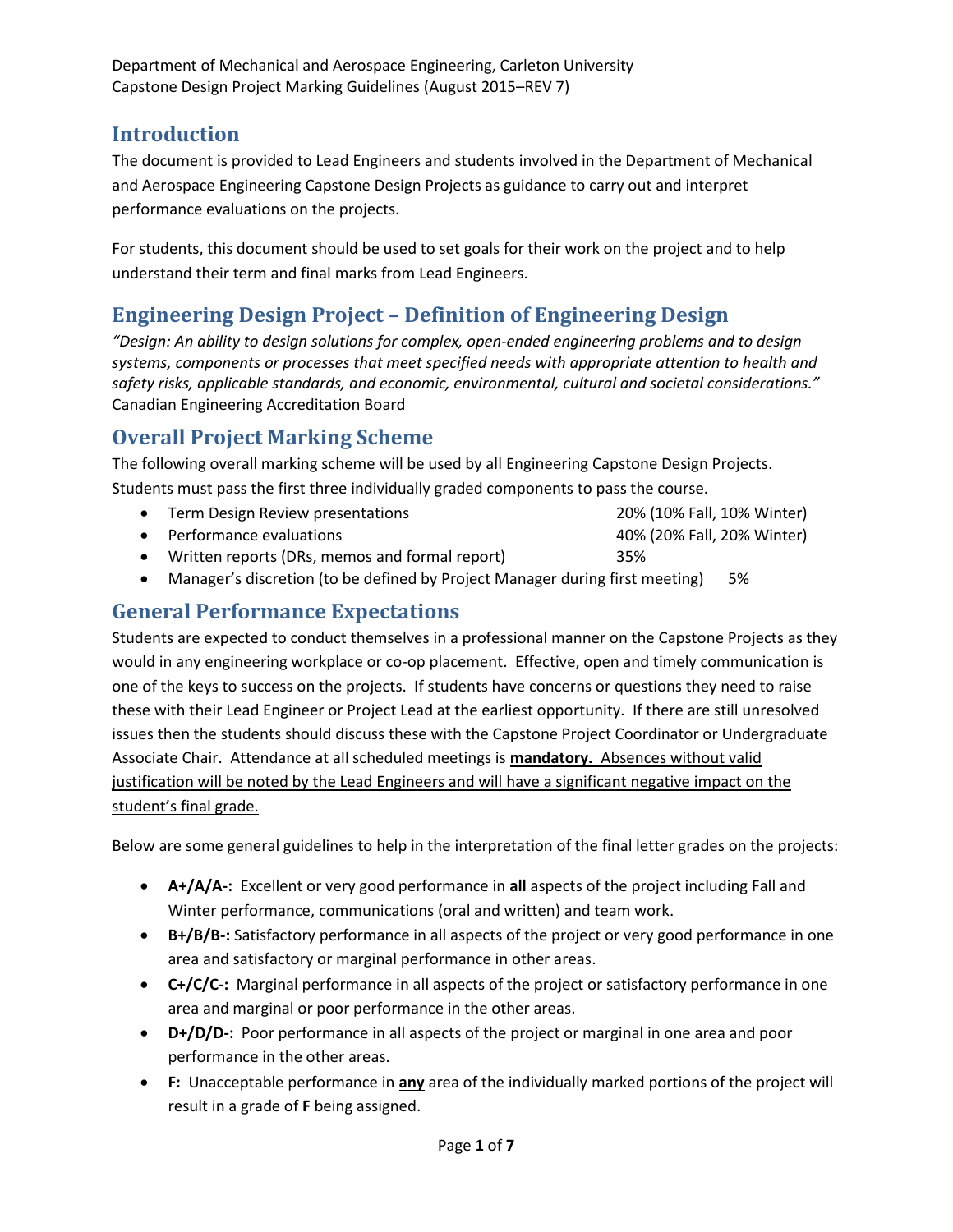## **Oral Presentation Marking Scheme (20% of total, 10% Fall and 10% Winter)**

- For the Fall and Winter terms students will deliver Formal and Informal presentations which will be evaluated by the Lead Engineers. The assessments may be carried out by the Lead Engineers as well as invited external and internal evaluators depending on the nature of the project. Marks for Formal Design Review Presentations should be compiled from all evaluators and averaged for each student. Each student should have access to both components of their mark for Formal Presentations (average only). Each project has its own specific template that will be used and students should discuss with their Lead Engineers the expectations for their project.
	- o **Presentation quality**
		- Ability to speak clearly and logically and effective audience engagement
		- Quality of images and drawings, free of typographical errors, etc.
		- **EXECLE** Clear and coherent response to audience questions.
	- o **Technical content**
		- Accuracy of design calculations, experimental results explained, sources of error identified, design requirements, thorough evaluation of design alternatives, etc.
		- Accurate and correct response to audience questions.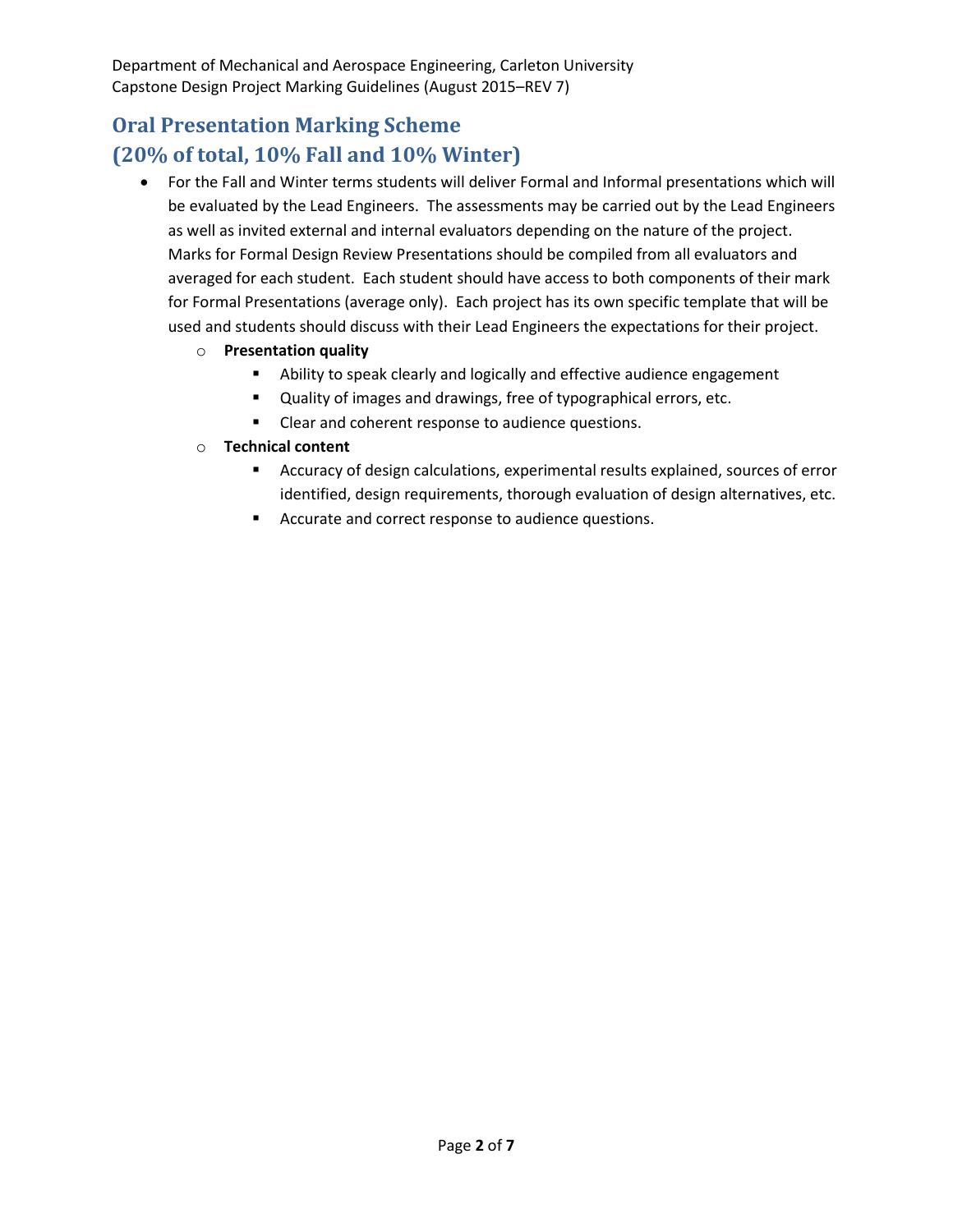## **Fall and Winter Term Performance Evaluation Rubric (40% of total, 20% Fall and 20% Winter)**

The evaluation rubric shown in Tables 1, 2 and 3 will be used when assessing each student's individual performance during each term. The Fall term evaluation mark should be made available to and discussed with the students in December or early January so that any concerns can be addressed and areas for improvement identified with Lead Engineers. Students will receive a score of 1-6 in each of the five categories. The scores are then multiplied by the weight and added to give a score out of 60 for each term for each student. These evaluations should be discussed between the students and their Lead Engineers to identify areas of strength and opportunities for improvement for each student. Additionally, evaluation data collected during project assessments will be used to assess Graduate Attributes outlined in Table 3. Lead Engineers may combine the two assessment tools as needed to simplify record keeping.

| <b>Ranking and</b><br>Score                            | Unacceptable | Poor           | <b>Marginal</b> | Satisfactory | <b>Very Good</b>  | <b>Excellent</b> | Weight | <b>Total (multiply</b><br>weight by<br>score) |
|--------------------------------------------------------|--------------|----------------|-----------------|--------------|-------------------|------------------|--------|-----------------------------------------------|
| Area of<br>Evaluation                                  | 1            | $\overline{2}$ | 3               | 4            | 5                 | 6                |        |                                               |
| Design and<br><b>Technical</b><br><b>Contributions</b> |              |                |                 |              |                   |                  | 6      |                                               |
| Communication                                          |              |                |                 |              |                   |                  |        |                                               |
| <b>Management of</b><br><b>Resources</b>               |              |                |                 |              |                   |                  |        |                                               |
| <b>Initiative and</b><br>Commitment                    |              |                |                 |              |                   |                  |        |                                               |
| <b>Attitude and</b><br>team spirit                     |              |                |                 |              |                   |                  |        |                                               |
|                                                        |              |                |                 |              | <b>Final Mark</b> |                  | /60    |                                               |

**Table 1: Blank performance marking template [adapted from 2] – part marks are acceptable.**

Student number: \_\_\_\_\_\_\_\_\_\_\_\_\_\_\_\_\_\_\_\_\_\_\_\_\_\_\_\_\_\_\_\_\_\_\_\_\_\_\_

Project:

Lead engineer: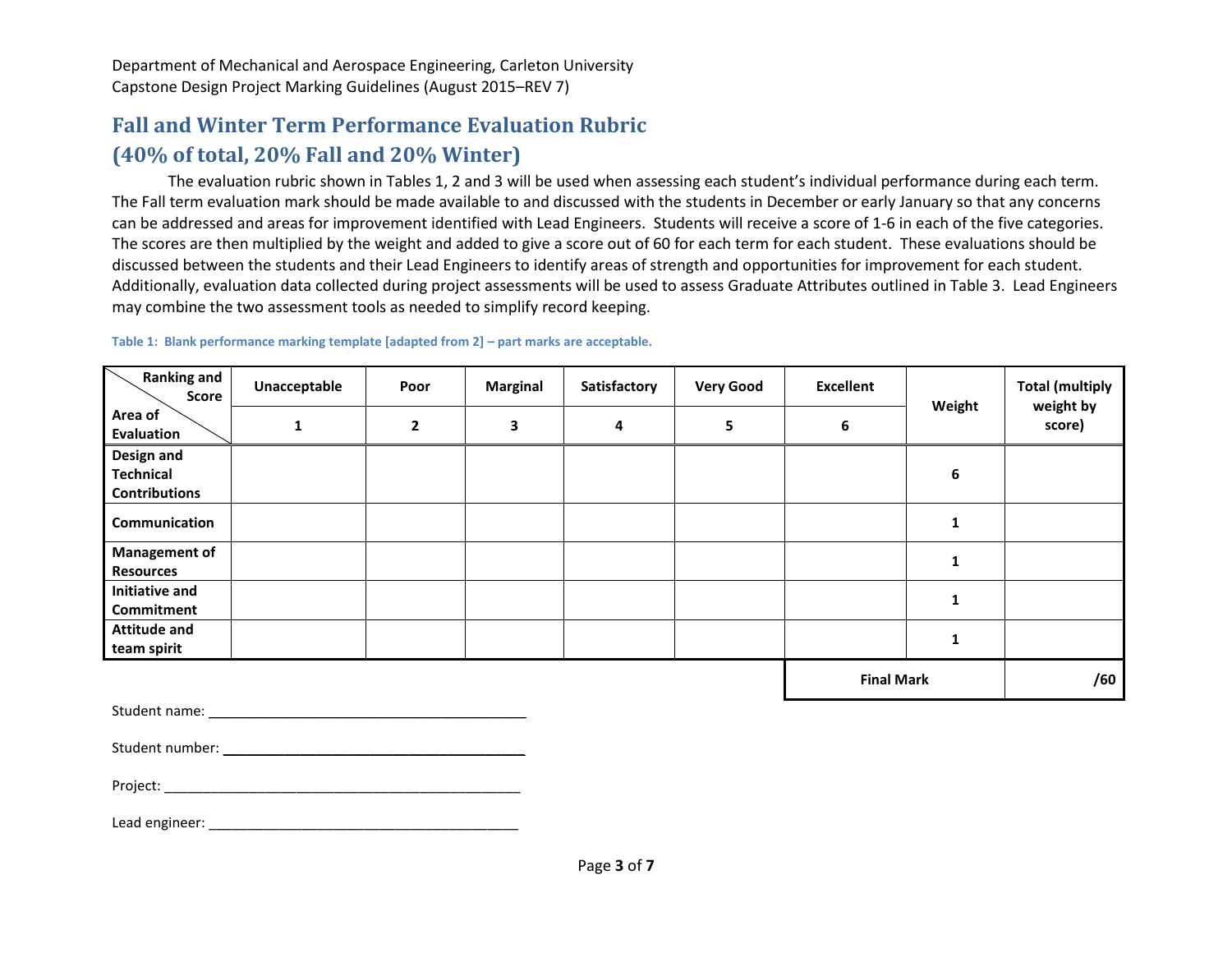#### **Table 2: Explanation of performance categories [adapted from 2]**

| <b>Ranking and</b><br><b>Score</b>                       | Unacceptable                                                                                                                                                                      | Poor                                                                                                                                                                         | <b>Marginal</b>                                                                                                                                                                   | Satisfactory                                                                                                                                                                              | <b>Very Good</b>                                                                                                                                                                                                    | <b>Excellent</b>                                                                                                                                                                                                                             |  |
|----------------------------------------------------------|-----------------------------------------------------------------------------------------------------------------------------------------------------------------------------------|------------------------------------------------------------------------------------------------------------------------------------------------------------------------------|-----------------------------------------------------------------------------------------------------------------------------------------------------------------------------------|-------------------------------------------------------------------------------------------------------------------------------------------------------------------------------------------|---------------------------------------------------------------------------------------------------------------------------------------------------------------------------------------------------------------------|----------------------------------------------------------------------------------------------------------------------------------------------------------------------------------------------------------------------------------------------|--|
| Area of<br>Evaluation                                    | 1                                                                                                                                                                                 | $\overline{2}$                                                                                                                                                               | 3                                                                                                                                                                                 | 4                                                                                                                                                                                         | 5                                                                                                                                                                                                                   | 6                                                                                                                                                                                                                                            |  |
| Design and<br><b>Technical</b><br>contributions          | Technical work is<br>largely incorrect and<br>inaccurate.                                                                                                                         | Work must be<br>redone by others to<br>meet standards                                                                                                                        | Keeps a consistent quality<br>of work, but falls short of<br>satisfactory standards.                                                                                              | Quality of work is<br>generally of<br>acceptable or good<br>quality. Rarely added<br>depth or quantity.                                                                                   | Work is of high quality<br>and typically above<br>standard. Occasionally<br>added depth and<br>quantity.                                                                                                            | Technical work is of always<br>of exceptional quality and<br>accuracy. Consistently more<br>depth and quantity than<br>required.                                                                                                             |  |
| Communication                                            | <b>Ineffective</b><br>communicator with<br>no effort to improve.                                                                                                                  | Skills ineffective.<br>Makes little effort to<br>improve.                                                                                                                    | Frequently confusing -<br>improper use of terms,<br>descriptions of methods<br>and results unclear, with<br>little effort to clarify or<br>improve.                               | Sometimes confusing<br>but effort is made to<br>clarify and improve.                                                                                                                      | Clear communication but<br>with occasional errors in<br>terminology, methods,<br>and results. Concerted<br>effort to improve weak<br>areas.                                                                         | Clear communication with<br>proper use of terms,<br>methods, and results that<br>are immediately<br>understandable by group<br>members, project members,<br>and external stakeholders.                                                       |  |
| Management of<br><b>Resources and</b><br><b>Planning</b> | Little to no useful<br>work. Takes away<br>from the productivity<br>of the team as a<br>whole. No individual<br>plan and no<br>contribution to group<br>plan.                     | Not enough useful<br>work done in group<br>or out. Sometimes<br>wastes his/her time<br>and others. Work is<br>typically late and no<br>consistent planning<br>done. No plan. | Does not work well within<br>the team, occasionally<br>wastes team's time. Has<br>trouble in doing productive<br>work. Some tasks<br>completed late. Plan<br>includes some tasks. | Is not time-efficient in<br>working with the<br>group, but works hard<br>when a deadline is<br>near. Most tasks<br>completed on time.<br>Plan includes all tasks<br>but incomplete dates. | Uses time effectively in<br>and of group. Completes<br>all tasks on time. Plan<br>includes tasks and dates<br>but interdependencies<br>not noted.                                                                   | Uses time effectively in and<br>out of group and works to<br>get others to do the same.<br>All tasks completed on or<br>ahead of schedule.<br>Complete plan with list of<br>tasks, task<br>interdependencies, dates of<br>completion.        |  |
| <b>Initiative and</b><br>Commitment                      | Must be constantly<br>told what to do by<br>supervisors and<br>peers. Performs few<br>if any assigned tasks.                                                                      | Lets others do the<br>work; does the<br>minimum he/she<br>thinks is needed to<br>get by. Performs<br>few assigned tasks.                                                     | Tends to watch others<br>work, but does get<br>involved when necessary.<br>Volunteers to help when<br>only when a necessity.<br>Performs most assigned<br>tasks.                  | Gets involved enough<br>to complete tasks.<br>Does his/her share<br>and volunteers for<br>multiple tasks.                                                                                 | Readily accepts tasks,<br>sometimes seeks more<br>work. Gets involved in<br>the project. Sometimes<br>does more than required.<br>A producer.                                                                       | Takes initiative to seek out<br>work, concerned with getting<br>the job done. Very involved<br>in the technical project.<br>Consistently does more than<br>required and motivates<br>others.                                                 |  |
| <b>Attitude and Team</b><br><b>Spirit</b>                | Negative attitude<br>that adversely affects<br>other members.<br>Never participates in<br>team or group<br>meetings.<br>Frequently absent<br>without notifying<br>Lead Engineers. | Negative attitude<br>that adversely<br>affects other<br>members. Rarely<br>participates or<br>contributes to team<br>or group meetings.                                      | Negative attitude toward<br>project and/or project.<br>Occasionally participates in<br>group meetings or<br>discussion                                                            | Neutral attitude.<br>Always participates in<br>team meetings.<br>Contributes<br>moderately to the<br>discussions and team<br>effort.                                                      | Positive attitude toward<br>project and the team.<br>Actively involved in team<br>activities. Shares<br>knowledge with team<br>members. Communicates<br>design updates with other<br>team member when<br>requested. | Positive and professional<br>attitude that provides a<br>positive influence to other<br>team members. Organizes<br>team meetings. Shares<br>knowledge with team<br>members. Proactively<br>communicates design<br>updates with team members. |  |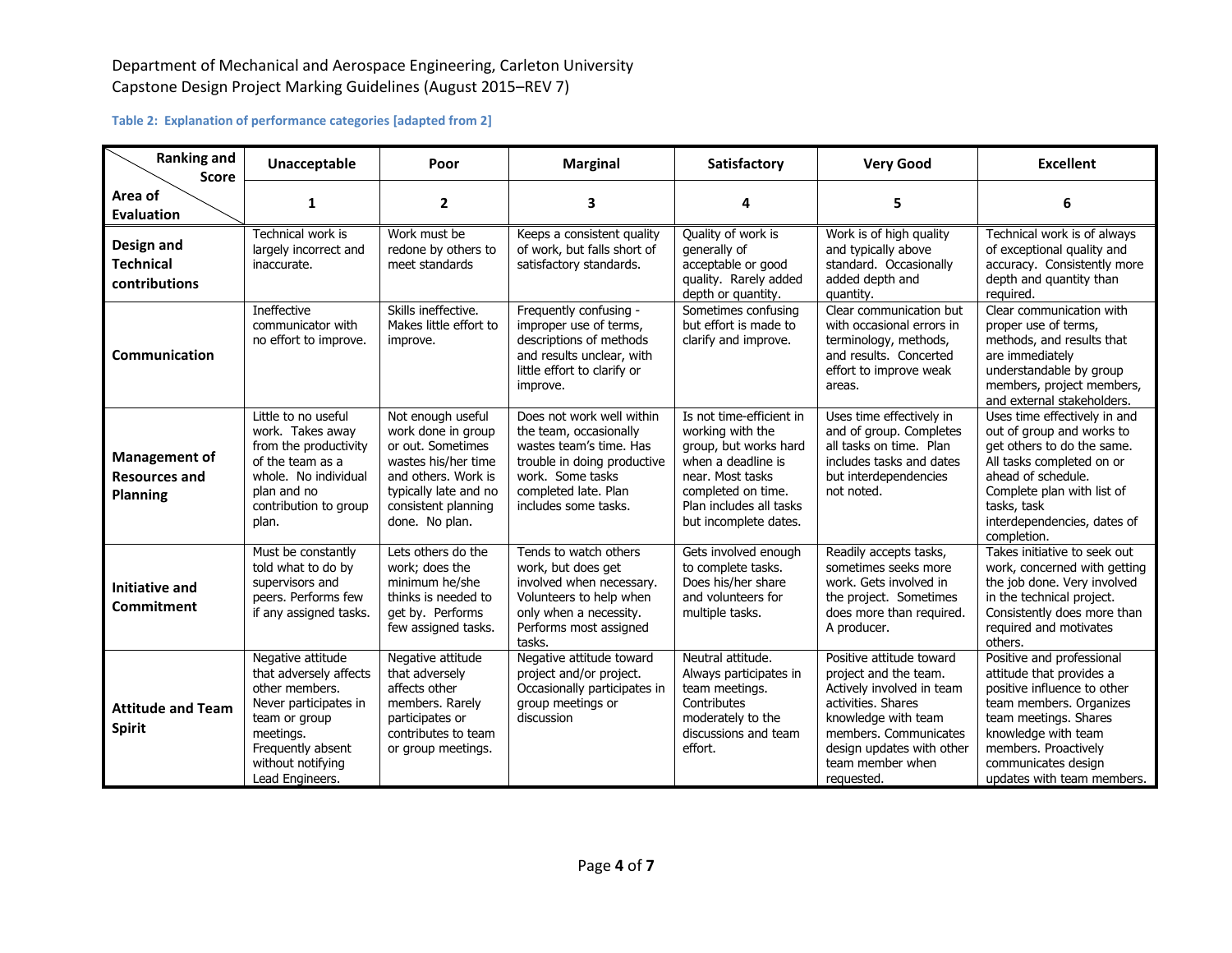#### **Table 3: MAE Capstone Graduate Attributes matrix**

| <b>Project Evaluation</b>                       | <b>Ranking and Score</b>                                                                                      | <b>Beginning</b> | <b>Developing</b> | <b>Accomplished</b> | <b>Exemplary</b> |
|-------------------------------------------------|---------------------------------------------------------------------------------------------------------------|------------------|-------------------|---------------------|------------------|
| Category                                        | <b>Area of Evaluation</b>                                                                                     | 1                | $\mathbf{2}$      | 3                   | 4                |
|                                                 | Clear design goals (GA 4.1)                                                                                   |                  |                   |                     |                  |
|                                                 | Detailed design specifications and<br>requirements (GA 4.2)                                                   |                  |                   |                     |                  |
|                                                 | Alternate solution(s) definition and<br>evaluation based on engineering<br>principles (GA 4.3)                |                  |                   |                     |                  |
| <b>Design and Technical</b><br><b>Solutions</b> | Design solution(s) (GA 4.4)                                                                                   |                  |                   |                     |                  |
|                                                 | <b>Design implementation/Task(s)</b><br>definition (GA 4.5)                                                   |                  |                   |                     |                  |
|                                                 | Use of engineering tools (GA 5.3)                                                                             |                  |                   |                     |                  |
|                                                 | Limitations of engineering tools and the<br>assumptions inherent in their use (GA<br>5.5)                     |                  |                   |                     |                  |
|                                                 | Personal and group time management<br>(GA 6.1)                                                                |                  |                   |                     |                  |
| <b>Management of</b><br><b>Resources</b>        | Project definition techniques (GA 11.2)                                                                       |                  |                   |                     |                  |
|                                                 | Project management techniques (GA<br>11.3)                                                                    |                  |                   |                     |                  |
| <b>Attitude and Team</b><br><b>Spirit</b>       | Group culture, group dynamics (trust<br>and confidence, ethics, and conflict<br>resolution) (GA 6.2)          |                  |                   |                     |                  |
| <b>Initiative and</b><br><b>Commitment</b>      | Leadership including initiative and<br>mentoring, areas of expertise, and<br>interdisciplinary teams (GA 6.3) |                  |                   |                     |                  |
| <b>Written Reports</b>                          | Professional documents (writing, design<br>notes, drawings, attributions and<br>references) (GA 7.1)          |                  |                   |                     |                  |
| <b>Oral Presentations</b>                       | <b>Presentations (presentation materials</b><br>and delivery) (GA 7.2)                                        |                  |                   |                     |                  |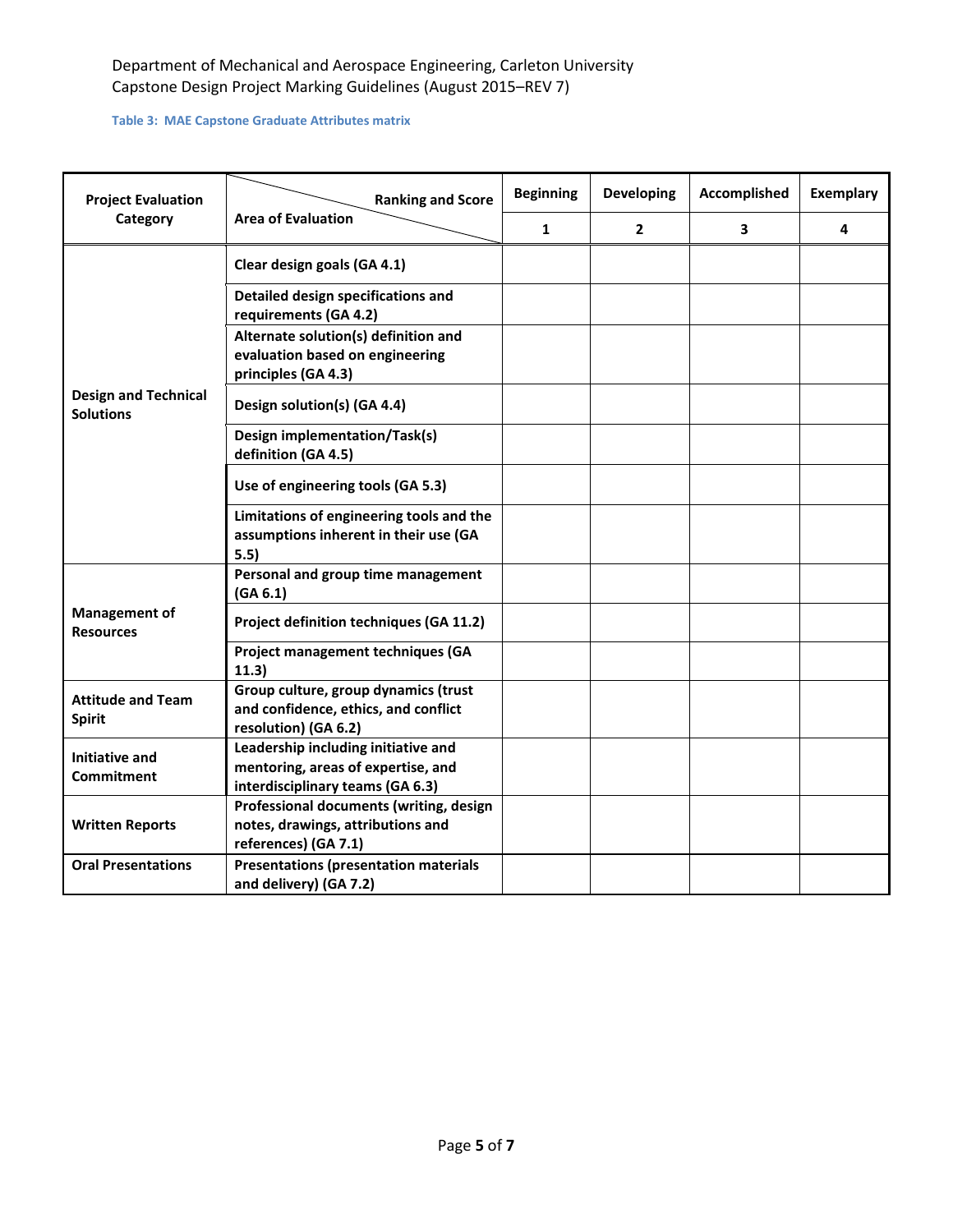# **Written Report Guidelines (35% of total)**

Due to the diversity of project topics, industries represented and range of documentation formats available, it is not possible or practical to produce a single all-encompassing rubric for written reports produced by students on MAE Capstone Projects. Students should discuss with their Lead Engineers the specific expectations for their respective project. Here is a list of the general expectations across all MAE Capstone Projects:

- All students are expected to contribute to both individual and group reports throughout the Fall and Winter terms.
- The types of reports will vary by project and may include some of the following: Design Reports, Technical Memos, Journal or Conference papers, Technical Design Reports, Standards and Specifications, Wiki Articles, Test Reports, and Formal Reports.
- Students are expected to demonstrate a thorough grasp of the topic on which they are writing and present their reports in a professional, high quality manner as would be expected in an engineering workplace or for an external client. They should also demonstrate a clear understanding of the intended audience of the report.
- The reports may include a mixture of design, analysis, critical discussion and experimental work supported by written text, tables, drawings, software code, solid models, finite element analysis, computational fluid dynamics, heat transfer analysis or other industry-specific design and analysis tools.
- It is expected that Lead Engineers will provide feedback on the accuracy of technical content, quality of design and analysis work described in the reports, relevance to the project, and other areas of importance to the project.
- All students will contribute to a group Formal Report prepared in a format to be defined for each project. These reports must be substantive, technical and professionally prepared and presented. These reports will be evaluated as part of the Written Report Mark and will be deposited and archived in an electronic formal with the Departmental Office at the end of the Academic Year.